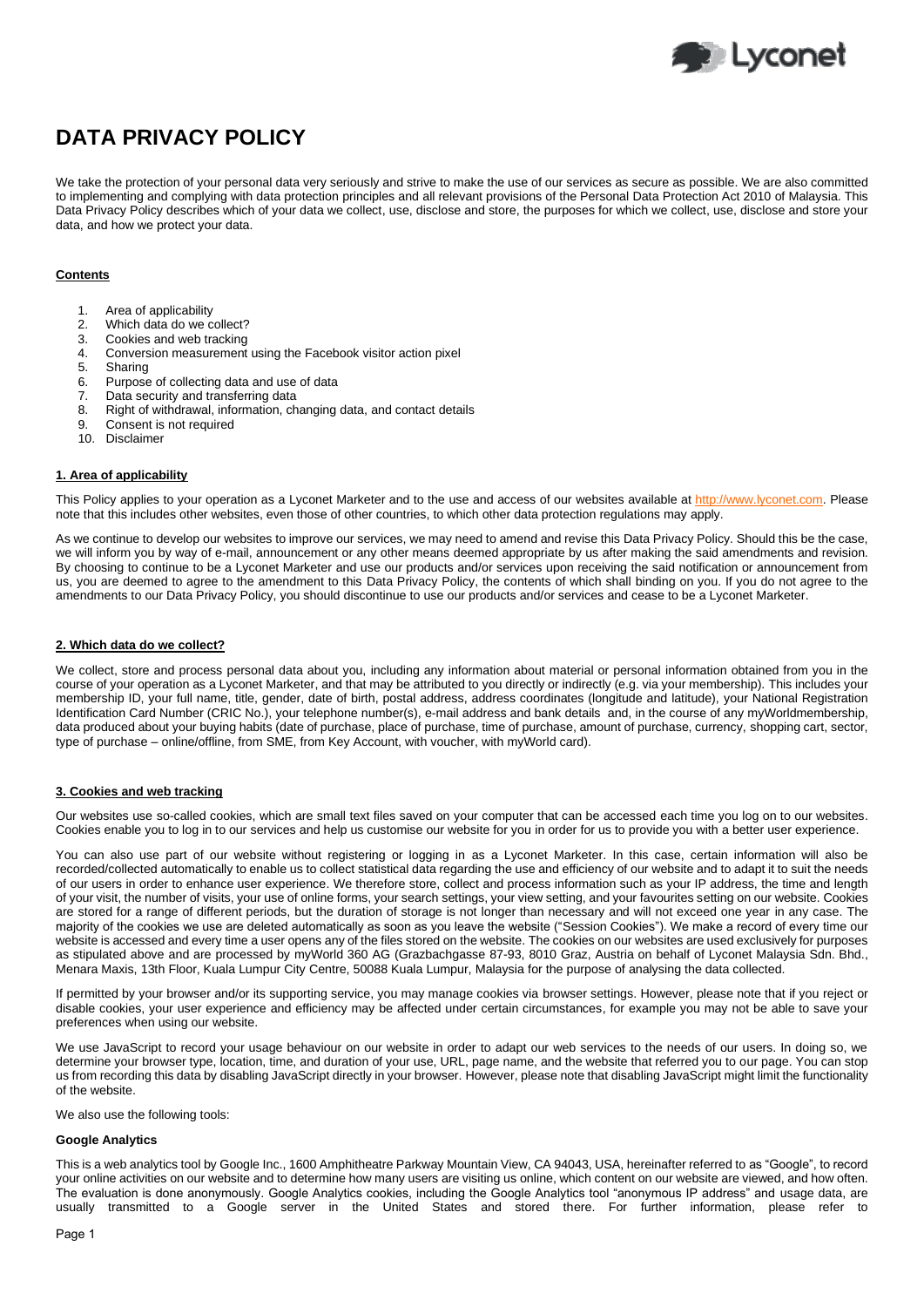

[https://support.google.com/analytics/answer/6004245?hl=en.](https://support.google.com/analytics/answer/6004245?hl=en) At [https://tools.google.com/dlpage/gaoptout?hl=en,](https://tools.google.com/dlpage/gaoptout?hl=en) Google Analytics offers the option to opt out of data collection.

The use and the security of the data by Google cannot be checked and/or verified by us, and you may refer directly to Google for more information.

#### **Piwik Open Analytics Platform**

This allows us to record your online activities on our website and determine how many users visit our website online, which content of our website is viewed, and how often. The evaluation is done anonymously. The Cookies are stored on your computer and will be stored only as long as it is necessary. You may delete the cookies at any time from your browser. For additional information, please refer to [https://piwik.org/faq/.](https://piwik.org/faq/)

#### **Google AdWords**

This is used to record website visits for advertising purposes (remarketing) in Google and in the Display Network. When you visit a website, your browser saves cookies that allow you to be recognised as a visitor when you visit websites that belong to Google's advertising network. On these pages, ads relating to content that you previously viewed on other websites that use Google's remarketing function can be presented to you as a visitor. You can opt out of data collection by Google AdWords on the website http://www.google.

The transfer, use and the security of the data by Google cannot be checked and/or verified by us, and please refer directly to Google for more information.

#### **Google AdWords conversion tracking**

We use this to generate conversion statistics that measure the effectiveness of our online advertising campaigns. The conversion tracking cookie is set when a user clicks on an ad placed by Google. According to Google's privacy policy, no personal data is processed. If you do not wish to participate in tracking, you can opt out of this usage by disabling the Google conversion tracking cookie in the user settings of your Internet browser.

#### **Salesforce Marketing Cloud**

We use this to record your behaviour on our website to optimise our product offering. It helps us determine how many users visit us online, which content of our site is viewed, and how often. The analysis is done anonymously and is used automatically by predictive intelligence to improve the presentation of our product offering. For registered members, the user-related behaviour on the website is recorded to improve the user experience and is used to display the relevant content. Salesforce cookies are usually delivered to a Salesforce server in the United States and stored there.

The transfer, use and the security of the data by Salesforce cannot be checked and/or verified by us. In addition, the further use and security of the data cannot be checked and/or verified by us.

#### **Hotjar**

We collect non-personal data/information, including standard internet log information and details of your behavioural patterns when you visit our website. This is done to enable us to provide you with a better user experience, to identify preferences, to diagnose technical problems, to analyse trends and to improve our website.

The following information related to your device and browser may be collected: device's IP address (captured and stored in an anonymized form), device screen resolution, device type (unique device identifiers), operating system, and browser type, geographic location (country only) preferred language used to display our website. The following information is collected related to your user interaction: mouse events (movements, location and clicks), keypresses.

For a sampling of visitors, Hotjar also records information which is collected from our website: referring URL and domain, pages visited, geographic location (country only), preferred language used to display our website, date and time when the website pages were accessed.

By visiting the opt-out page https://www.hotjar.com/opt-out and clicking on "Disable Hotjar" you can at any time refuse/disallow Hotjar to collect your data from you when you visit our website.

You may opt-out from having Hotjar collect your data/information when visiting our website at any time by visiting the [Opt-out](https://www.hotjar.com/opt-out) page https://www.hotjar.com/opt-out and clicking 'Disable Hotjar'.

In addition to the cookies described in the analytics tools used, the following additional cookies are used:

| Cookie                         | <b>Domain</b> | <b>Purpose/function</b>                                                                              |
|--------------------------------|---------------|------------------------------------------------------------------------------------------------------|
| Language                       | Lyconet       | This cookie saves the language<br>settings of the user.                                              |
| cookiesession1                 | Lyconet       | This cookie is used to distribute the<br>load of the HTTP requests in the<br>network infrastructure. |
| authSession                    | Lyconet       | Cookie that is created for the duration<br>of a session and contains the session<br>ID.              |
| authToken                      | Lyconet       | Authentication cookie created for<br>logged-in users to identify them<br>uniquely.                   |
| lyo_AT_cookie_privacystatement | Lyconet       | This cookie is used to track whether<br>the website user has consented to the<br>use of cookies.     |
| RequestVerification_Token_     | Lyconet       | This is an anti-counterfeiting token<br>cookie that serves to prevent a CSRF<br>attack.              |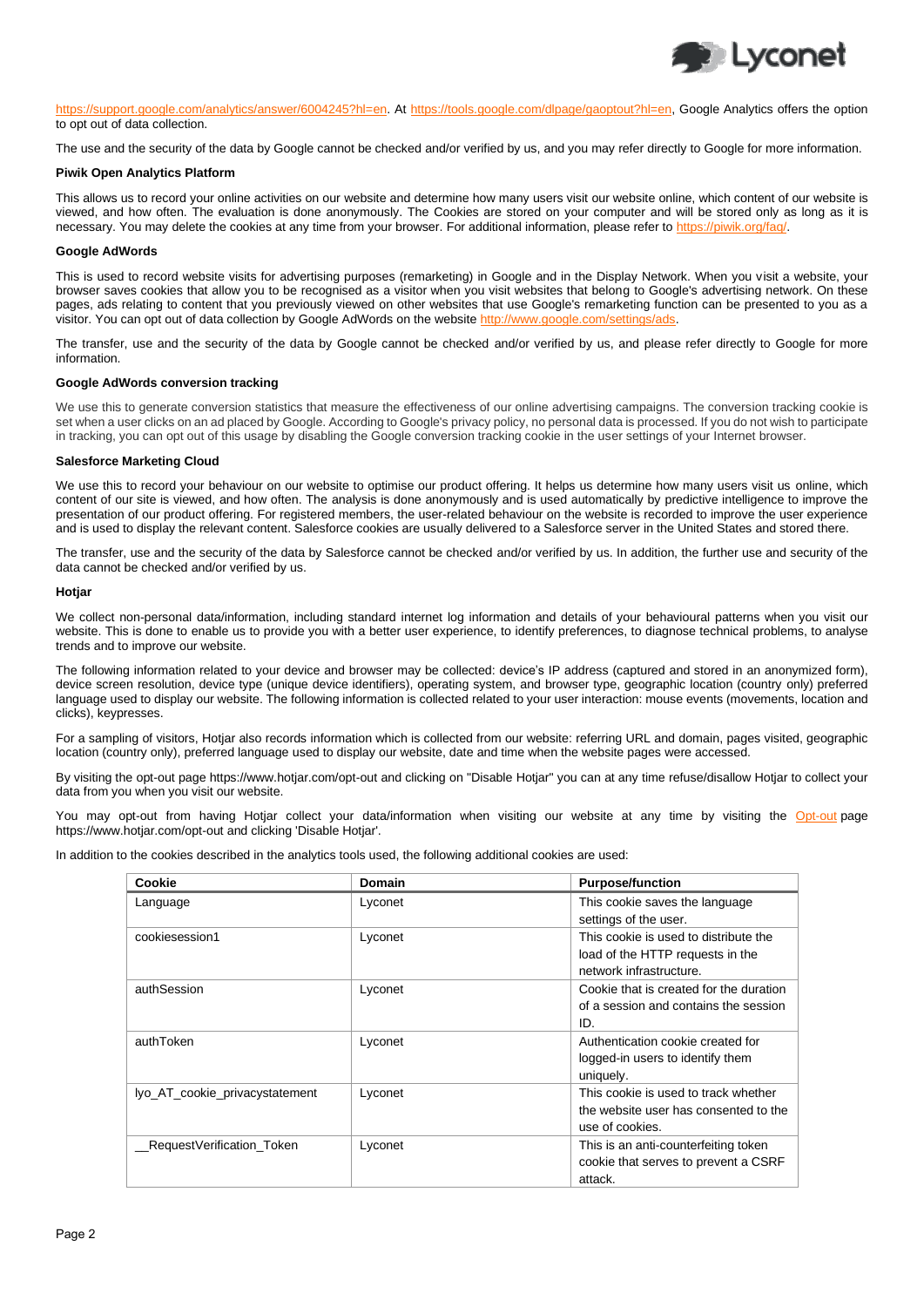

Please note that the standard Internet browsers accept cookies according to the default settings. You can also set your browser to refuse or disable all or certain cookies or to seek consent from you before a new cookie is received. The relevant instructions are provided by most browsers under the "Help" menu item in the menu bar. Under the "Help" item, you may also find out how to delete and/or disable the cookies you have already received.

Please note that you may not be able to use all the features of our websites and your user experience may be affected if you do not accept any or some cookies.

By accessing, logging in and/or using our website, you agree that the cookies and tools mentioned above may be used and stored on your device(s) used to access and/or log in to our website.

#### **You can revoke your consent to the use, collection, storage and/or transfer of your data at any time. Such revocation must be made in writing (by letter or e-mail) to the following address:**

Lyconet Malaysia Sdn. Bhd., Menara Maxis, 13th Floor, Kuala Lumpur City Centre, 50088 Kuala Lumpur, Malaysia E-mail: [international@lyconet.com](mailto:international@lyconet.com)

## **4. Conversion measurement using the Facebook visitor action pixel**

With your consent, we use the "Facebook Pixel" by Facebook Inc., 1601 S. California Ave., Palo Alto, CA 94304, USA ("Facebook") on our website. This is a cookie that is stored on your electronic devices and can be accessed again later. With this functionality, actions of users can be tracked after they have seen or clicked on a Facebook ad. This allows us to track the effectiveness of Facebook ads for statistical and market research purposes. The data collected in this way is anonymous to us, in other words, it does us to include the identity of users. However, the data is stored and processed by Facebook, therefore a connection to the respective user profile is possible and Facebook can use the data for its own advertising purposes, according to the Facebook Data Policy (https://www.facebook.com/about/privacy/). You can allow Facebook and its partners to display ads on and off Facebook. A cookie may also be stored on your computer for these purposes. By accessing to, logging in and/or using the website, you agree to the use of the visitor action pixel. You can always reject the use of Cookies or delete existing cookies.

# **5. Sharing**

The website contains "Share" buttons for the social networks **Twitter Inc.**, 795 Folsom St., Suite 600, San Francisco, CA 94107, USA, **XING**, which is operated by XING AG, Dammtorstrasse 30, 20354 Hamburg, Germany, **LinkedIn** Corporation, 2029 Stierlin Court, Mountain View, CA 94043, USA and **Facebook**, 1601 South California Avenue, Palo Alto, CA 94304, USA. In addition, there is also a "Share" button for e-mail. The "Share" buttons can be recognised by their respective logos.

A direct connection between your browser and the server of the operator of the respective social network is established only when you click on the respective "Share" button on this website (and only then). According to the operators of the aforementioned social networks, no personal data is collected by the social networks without a click on the respective "Share" button. Personal data, such as the IP address amongst others, are only collected and processed from members who have logged onto the respective social networks. If you do not wish to associate your visit to our website with your user account(s) of the respective social networks, please log out of the user account(s) of that social network(s).

We wish to point out that, as the provider of the website, we do not receive any information regarding the content of the data transmitted to the respective social networks stipulated above and its use by the respective social networks, and you shall be solely and fully responsible and liable for any consequences arising from the use of such social networks by you. For more information about the use of data by the social media networks stipulated above, please refer to the respective privacy policies of the respective social networks mentioned.

# **6. Purpose of collecting data and use of data**

We use your personal data only in compliance with legal requirements. We collect and process the personal data you provide to us when you register as a Lyconet Marketer and in the course ofyour activity in connection with the Marketing Agency solely as part of our fulfilment of our contractual obligations to you, and furthermore, only in cases where you expressly give us your consent thereto.

Amongst others, we use your data to communicate with you to verify your identity, and to enable us to provide you with your personal login area on the Lyconet website, to process your enquiries and orders, and provide you with our services. In addition, we also use your data to determine the benefits due to you as a result of your operation as a Lyconet Marketer and allocate them to you.

If you have also given us your separate consent to do so, we will also use your data to inform you of offers and promotions by our Loyalty Merchants, for example.

We further take appropriate security measures to protect your data on the internet and to avoid cybercrime.

We may from time to time send you service-related announcements when we consider it necessary to do so (for example, emergency maintenance notice). Kindly note that you may not opt out of these service-related announcements since they are not for marketing and promotional purposes.

## **7. Data security and transferring data**

To protect your personal data, we use measures that include encryption for data transmission (SSL encryption), firewalls, hacker defence programs, and other state-of-the-art security measures. For e-mail communication, we can only guarantee the security of the data according to the current state of the art. However, while we are committed to protecting your personal data, we do not guarantee there will be no instance of unauthorised or accidental access to such data.